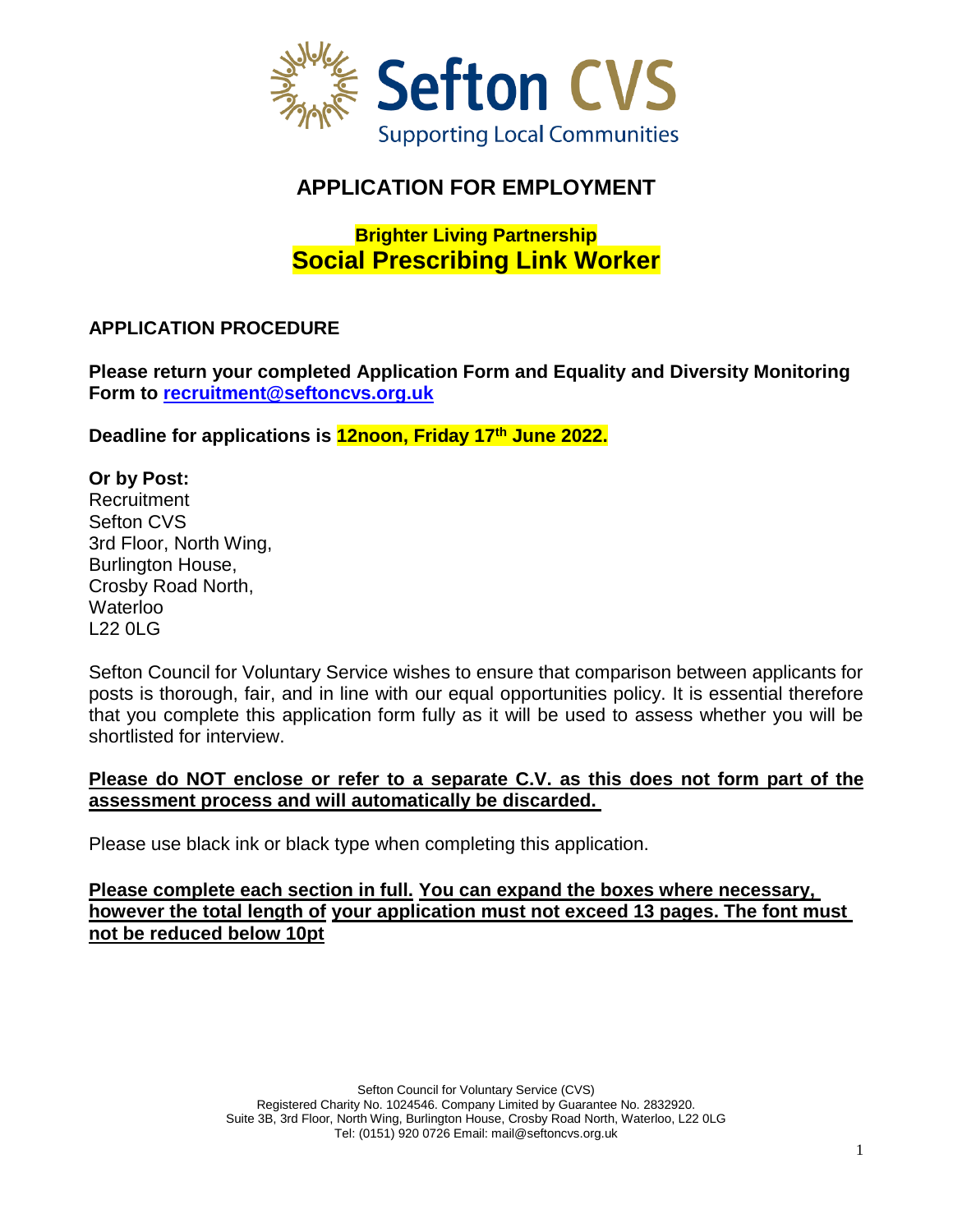### **Personal Details**

| <b>Name</b>                                         |     |           |
|-----------------------------------------------------|-----|-----------|
| <b>Home Address</b>                                 |     |           |
|                                                     |     |           |
|                                                     |     |           |
|                                                     |     |           |
| <b>Phone Number (day)</b>                           |     |           |
| <b>Phone Number (evening)</b>                       |     |           |
| <b>Email</b>                                        |     |           |
| <b>National Insurance</b><br><b>Number</b>          |     |           |
| If successful, how soon could you take up the post? |     |           |
| Do you require a work permit to work in the UK?     |     |           |
|                                                     | Yes | <b>No</b> |

# **Qualifications** *(Academic and /or Professional)*

| <b>Awarding Body</b> | <b>Details</b> |
|----------------------|----------------|
|                      |                |
|                      |                |
|                      |                |
|                      |                |
|                      |                |
|                      |                |
|                      |                |
|                      |                |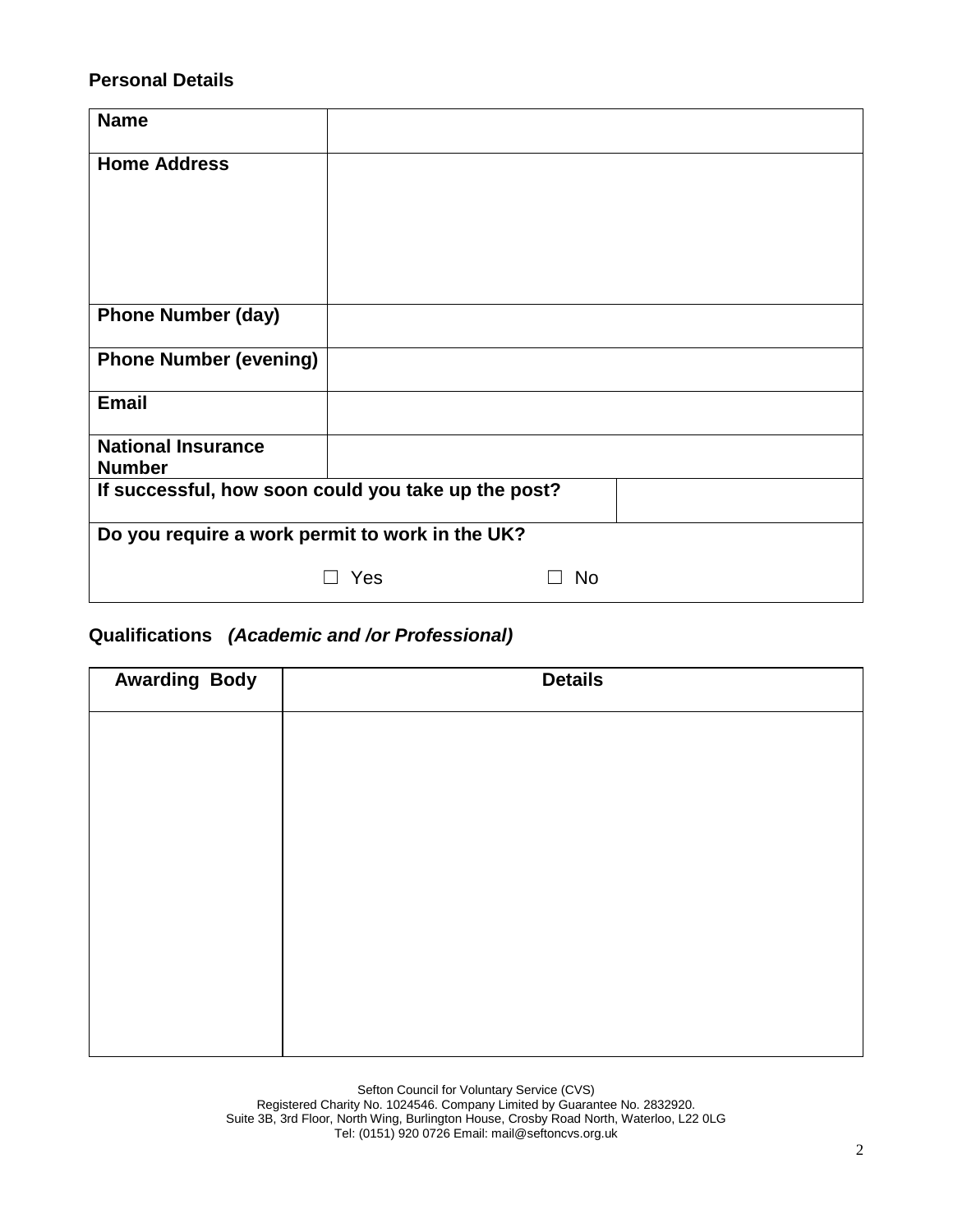**Special Training** (Please give details of any training / short courses which you think are relevant to your application.)

| <b>Details</b> |  |
|----------------|--|
|                |  |
|                |  |
|                |  |
|                |  |
|                |  |
|                |  |
|                |  |
|                |  |
|                |  |
|                |  |
|                |  |
|                |  |

### **Employment History**

*Please provide details of past and present work, starting with the current or most recent. This can be paid work, voluntary work, school placements, life experiences, and time spent caring for dependants etc.* 

| <b>Current / Most Recent Role</b> |                 |                   |  |
|-----------------------------------|-----------------|-------------------|--|
| <b>Job Title</b>                  |                 |                   |  |
| <b>Employer</b>                   |                 |                   |  |
| <b>Start Date</b>                 | <b>End Date</b> | Salary /<br>Grade |  |
| <b>Address</b>                    |                 |                   |  |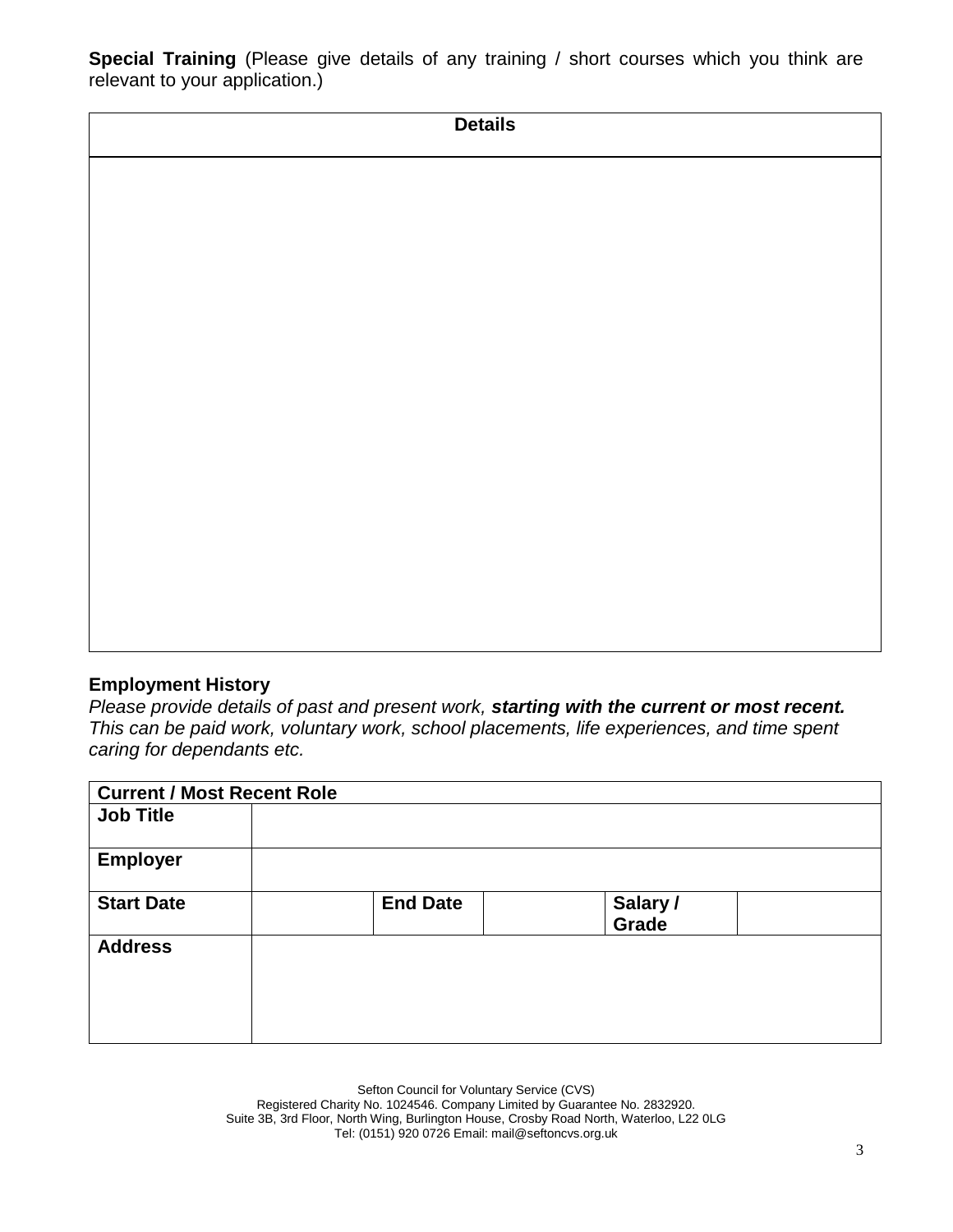| <b>Main Duties /</b><br><b>Responsibilities</b> |  |
|-------------------------------------------------|--|
| <b>Reason for</b><br><b>Leaving</b>             |  |

# **Additional Work Experience**

*Please provide details of other work, starting with the current or most recent. This can be paid work, voluntary work, school placements, life experiences, and time spent caring for dependants etc.* 

| <b>Details</b><br>Please include details such as Job Title, Employer, and a<br>summary of your main duties and responsibilities | <b>Start</b><br>date | <b>End</b><br>date | <b>Reason for</b><br>Leaving |
|---------------------------------------------------------------------------------------------------------------------------------|----------------------|--------------------|------------------------------|
|                                                                                                                                 |                      |                    |                              |
|                                                                                                                                 |                      |                    |                              |
|                                                                                                                                 |                      |                    |                              |
|                                                                                                                                 |                      |                    |                              |
|                                                                                                                                 |                      |                    |                              |
|                                                                                                                                 |                      |                    |                              |
|                                                                                                                                 |                      |                    |                              |
|                                                                                                                                 |                      |                    |                              |
|                                                                                                                                 |                      |                    |                              |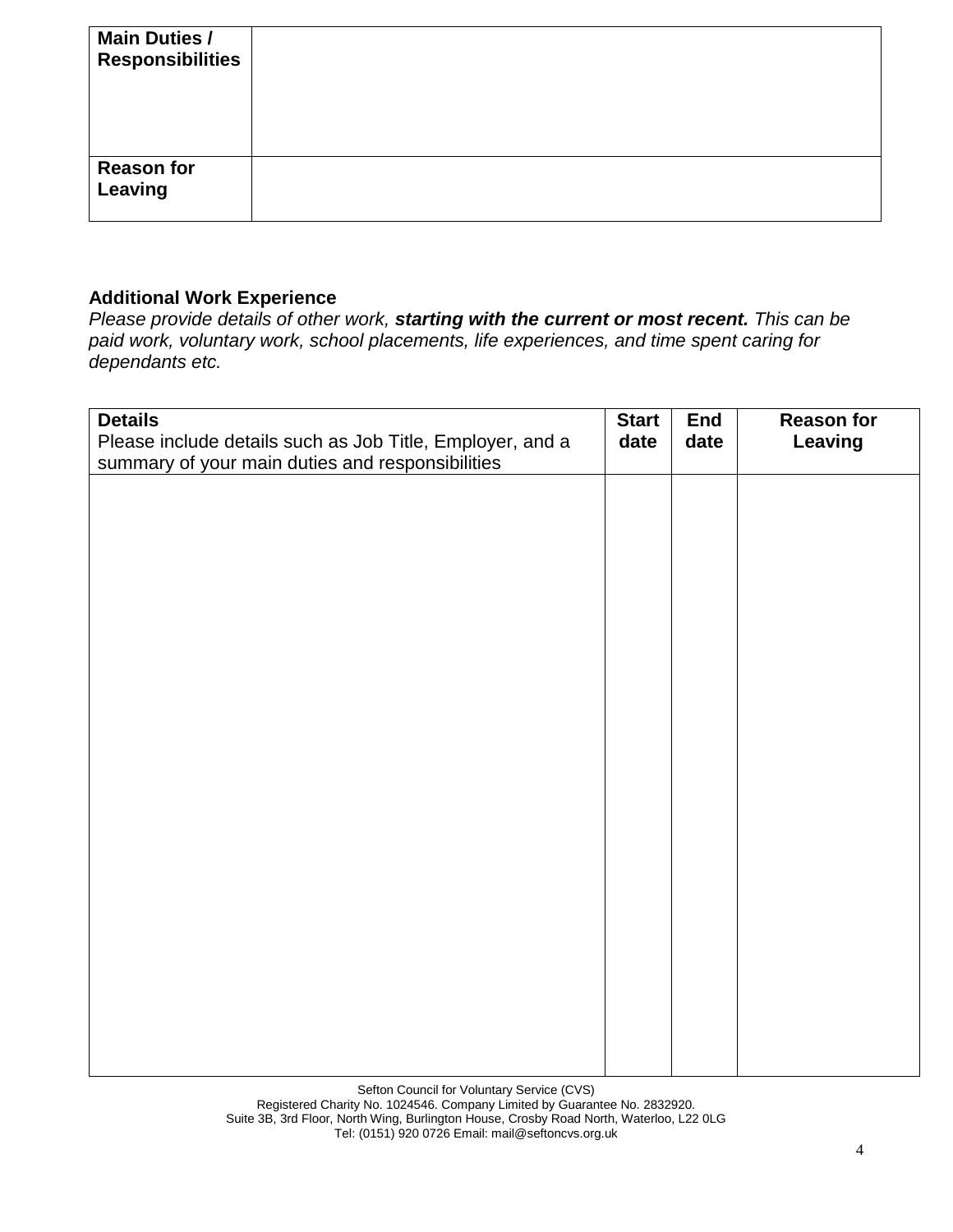### **References**

*(Please provide the names and addresses of two people who are willing to give references, one of whom must be your current or latest employer.)*

Referees will be required to comment on your competence, personal qualities and suitability for the post.

### *Referee 1*

| <b>Name</b>          |  |
|----------------------|--|
| <b>Job Title</b>     |  |
| Relationship         |  |
| <b>Address</b>       |  |
| <b>Email Address</b> |  |
| <b>Phone Number</b>  |  |

### *Referee 2*

| <b>Name</b>          |  |
|----------------------|--|
| <b>Job Title</b>     |  |
| Relationship         |  |
| <b>Address</b>       |  |
| <b>Email Address</b> |  |
| <b>Phone Number</b>  |  |

# **Please note that referees will only be contacted if you are offered the post.**

Sefton Council for Voluntary Service (CVS) Registered Charity No. 1024546. Company Limited by Guarantee No. 2832920. Suite 3B, 3rd Floor, North Wing, Burlington House, Crosby Road North, Waterloo, L22 0LG Tel: (0151) 920 0726 Email: mail@seftoncvs.org.uk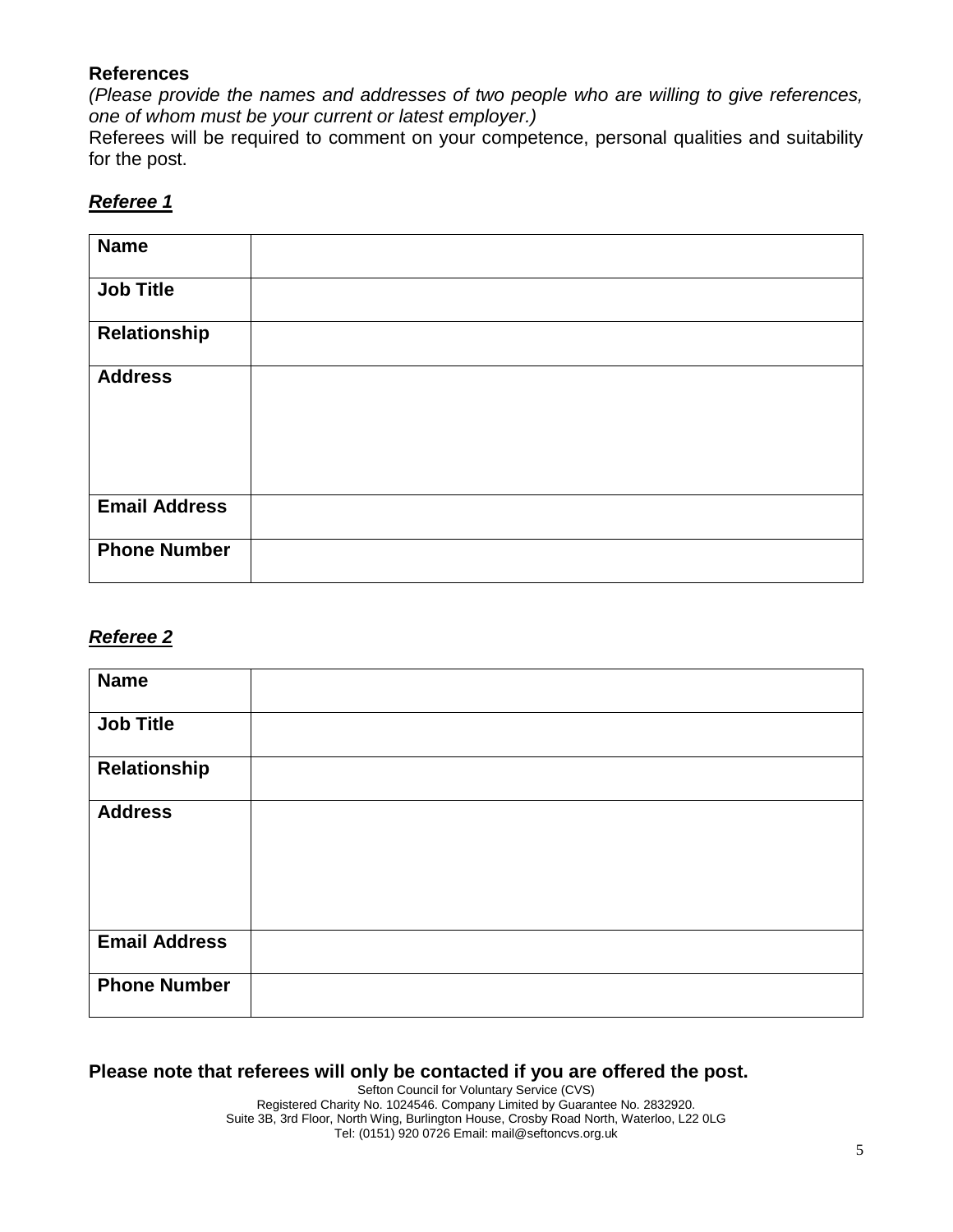### **PERSON SPECIFICATION**

*Please read the person specification carefully for this post and tell us about your skills & experience in each of the following areas. Expand the boxes and continue on to additional pages if necessary.* 

**Essential Requirements for this post** 

**Desirable Requirements for this post**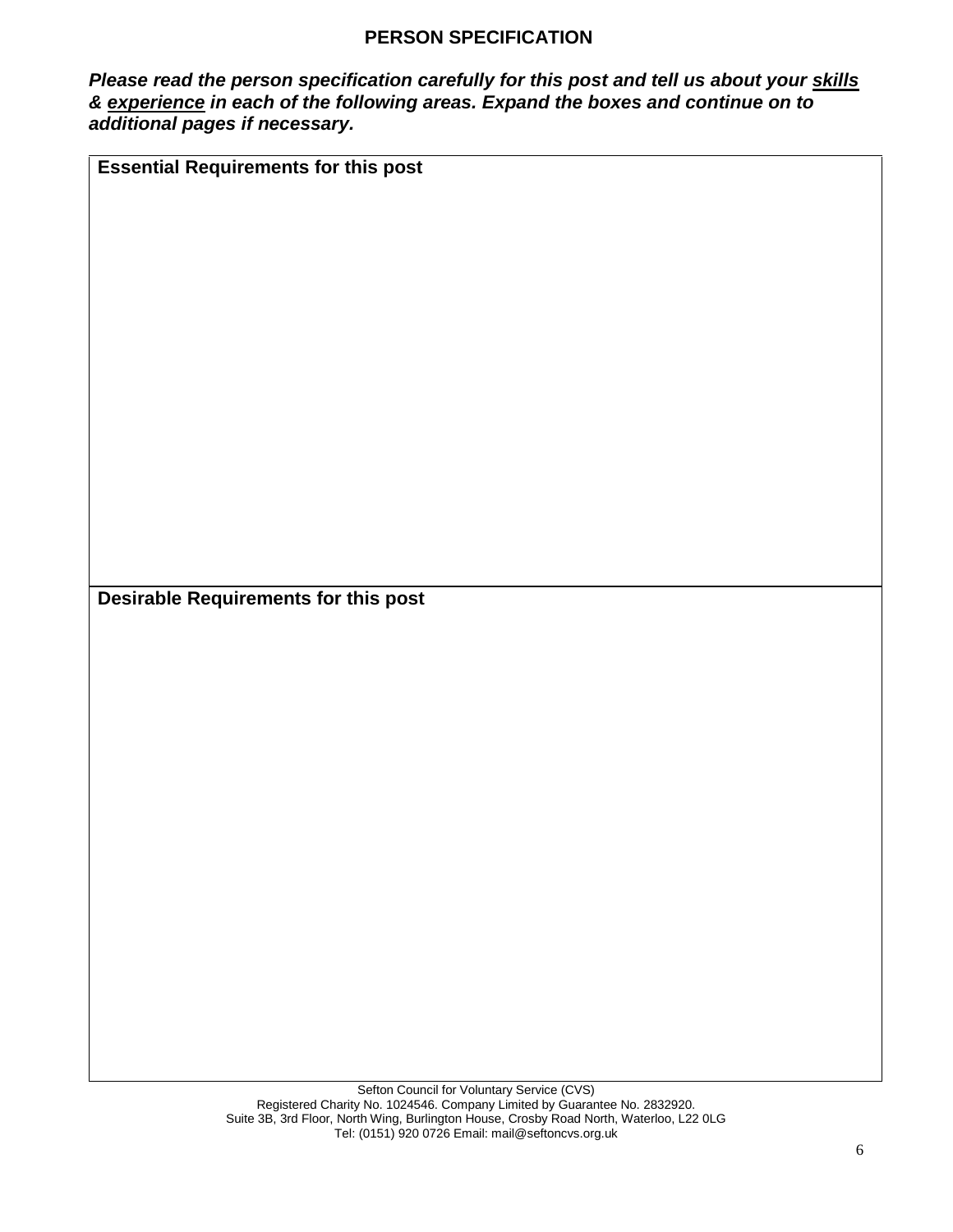**Common Requirements for this post** 

**Do you meet all of the essential the common requirements - Yes/No**

## **Relationships**

**If you are related to a director, or have a relationship with a director or employee of an appointing organisation, please state the relationship**

### **General**

### **Where did you see this post advertised?**

### **Rehabilitation of Offenders Act 1974**

The Rehabilitation of Offenders Act 1974 (as amended) helps rehabilitated ex-offenders back into work by allowing them not to declare criminal convictions after the rehabilitation period set by the Court has elapsed and the convictions become 'spent'. During the rehabilitation period, convictions are referred to as 'unspent' convictions and must be declared to employers.

Sefton CVS aims to promote equality of opportunity and is committed to treating all applicants for positions fairly and on merit regardless of ethnicity, disability, age, gender, gender re-assignment, religion or belief, sexual orientation, pregnancy or maternity and marriage or civil partnership. The organisation undertakes not to discriminate unfairly against applicants on the basis of a criminal conviction or other information declared.

You are required to declare all current 'unspent' criminal convictions or cautions (including reprimands and final warnings). You are not required to disclose convictions or cautions which have become 'spent'.

As part of assessing your application, organisations will only take into account relevant criminal record and other information declared which is relevant to the position being applied for.

Answering 'yes' to the question below will not necessarily bar you from appointment. This will depend on the relevance of the information you provide in respect to the nature of the position for which you are applying and the particular circumstances.

Are you currently bound over or do you have any current 'unspent' convictions or cautions (including reprimands or warnings) that have been issued by a Court of Court-Martial in the United Kingdom or in any other country?

Yes □ No □

Sefton Council for Voluntary Service (CVS) Registered Charity No. 1024546. Company Limited by Guarantee No. 2832920. Suite 3B, 3rd Floor, North Wing, Burlington House, Crosby Road North, Waterloo, L22 0LG Tel: (0151) 920 0726 Email: mail@seftoncvs.org.uk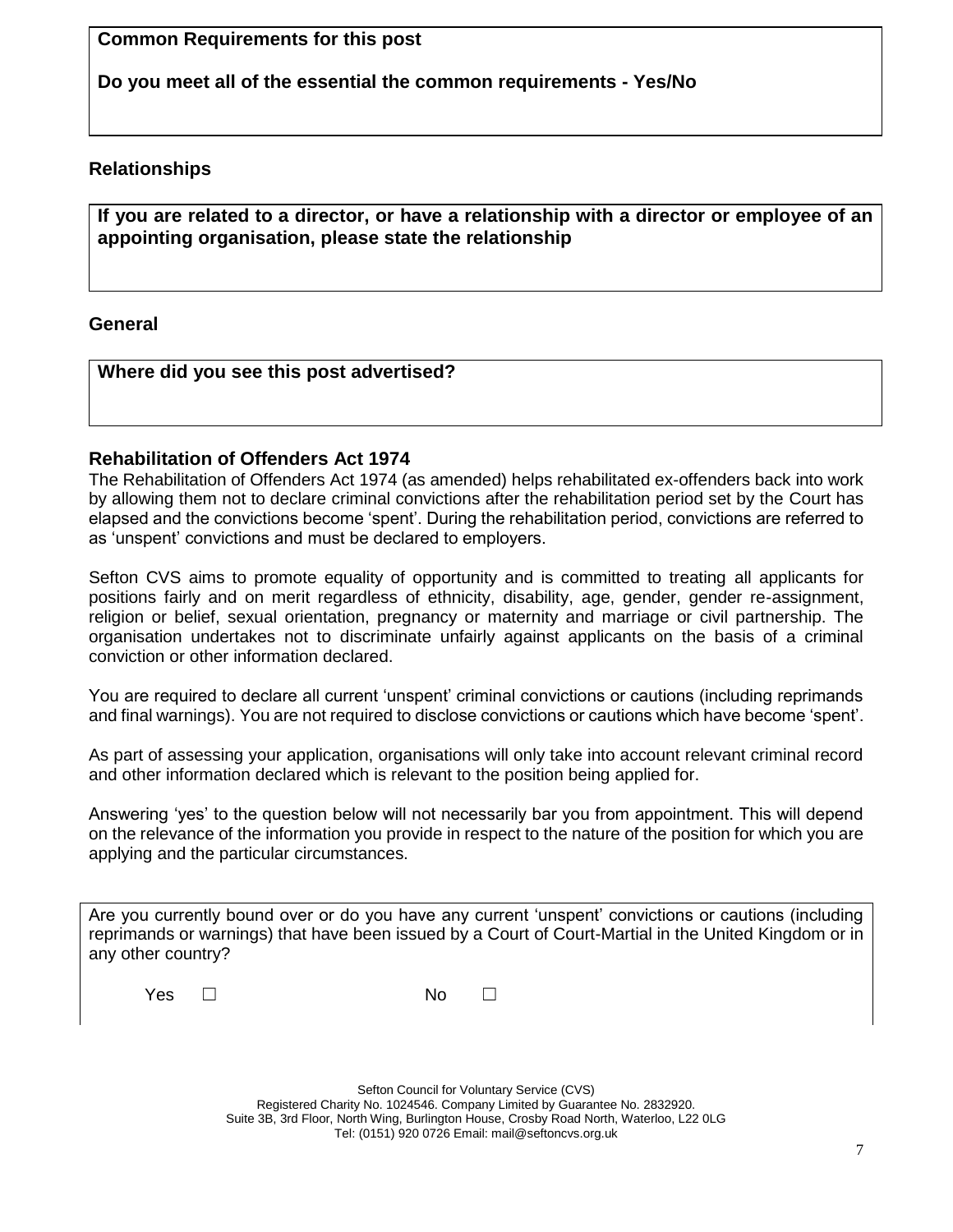If Yes, please include details of the order binding you over and/or the nature of the offence, the penalty, sentence or order of the Court, and the date and place of the Court hearing. You do not need to tell us about parking offences.

### **Declaration:**

**I confirm that the information provided in this application is both truthful and accurate. I have omitted no facts that could affect my employment. I understand that any false misleading statements could place any subsequent employment in jeopardy. I understand that any employment entered into is subject to documentary evidence of my right to work in the UK and satisfactory references. I expressly consent to personal data contained within this form being recorded for the purposes of assessing suitability for the post and may form the basis of any subsequent personnel file.** 

**Signature:** \_\_\_\_\_\_\_\_ **Date:** 

**Sefton CVS shall treat any personal information that you provide to us, or that we obtain from you, in accordance with the requirements of the Data Protection Act 1998. After initial assessment, Sefton CVS may keep your contact details on file pending suitable opportunities that may arise in the future. Please tick if you do not wish us to hold your details.**